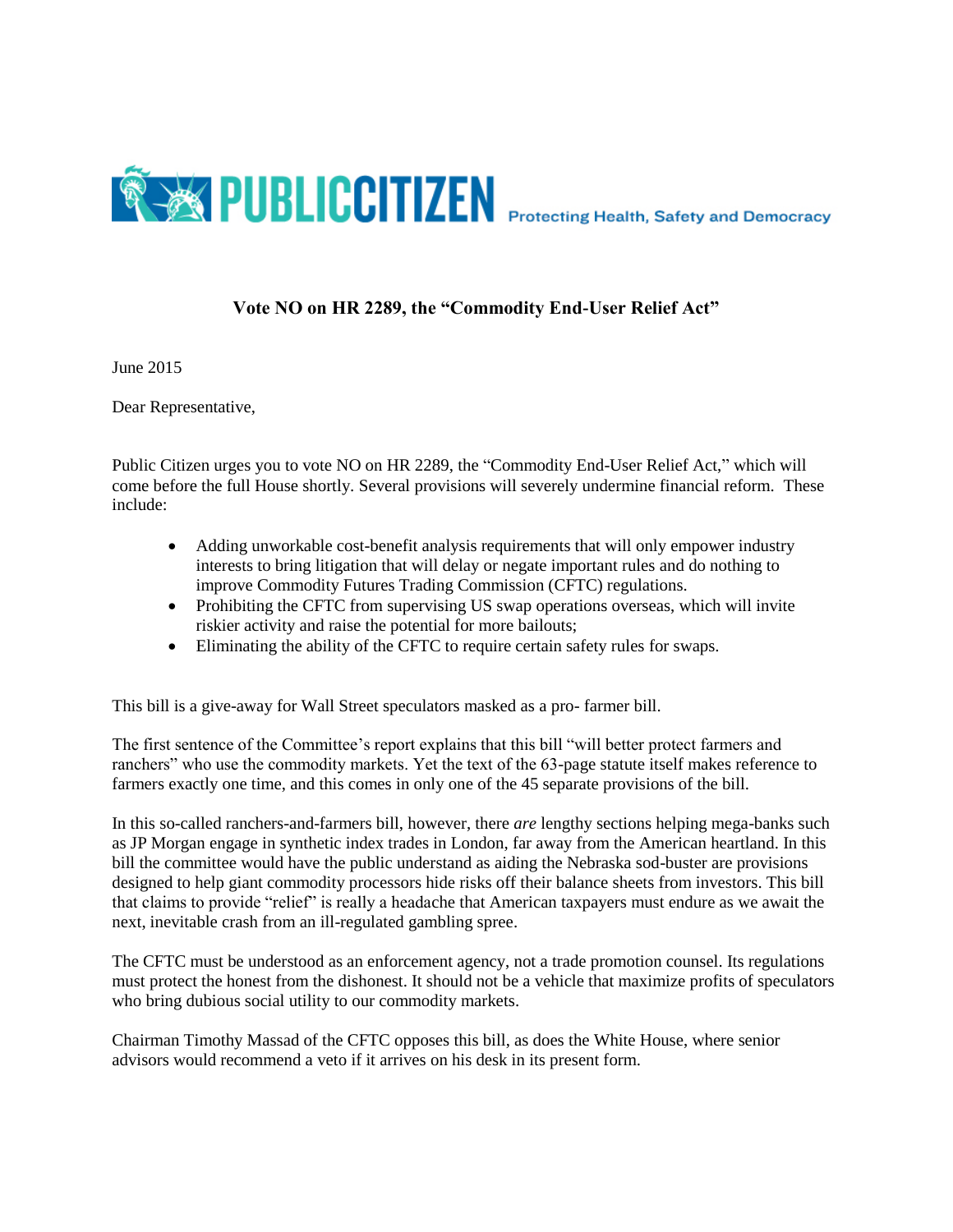The financial crash awakened Congress to the dangers of the unregulated derivatives market. Agriculture markets otherwise completely unconnected to the housing bubble that blew up the economy suffered seizures; grain elevators stopped forward contracting with farmers and rural banks stopped loaning to elevators, due to extreme price volatility and price levels in commodity derivatives markets, which resulted from excessive speculation by financial institutions. (See studies by and collected through the Institute for Agriculture and Trade Policy.<sup>1</sup>)

A bill that emerged from the House Agriculture Committee should have recognized this problem and sought to strengthen oversight. Instead, this measure largely serves the interests of those with the fattest wallets, not those who struggle to repay loans.

## **New Cost-Benefit Requirements Don't Pass the Cost-Benefit Test**

Wall Street has exploited the courts to delay, dilute and even overturn needed reform laws intended to return the financial industry to safer practices. Instead of making the CFTC more effective and efficient by bolstering their authority and improving their standing vis a vis the courts, this bill actually makes the CFTC even more vulnerable to Wall Street lawsuits. The net effect will be weaker rules that will take the CFTC longer to finalize and will be more prone to reversal in court. In sum, this legislation will significantly damage, not improve, the CFTC's ability to adopt strong financial reforms that protect consumers and the public.

This measure requires in Section 204 that the full commission select the Chief Economist who will be the head of the Office of the Chief Economist. This constitutes a significant departure from current practice whereby the Commission chair selects senior staff. Public Citizen generally believes that law enforcement agencies are best governed by a single, accountable director. In this way, decisions can be forceful and efficient. Where these decisions prove ill-founded, this director can be held to account. The accountability for decisions rendered by a commission is cloudy, with each commissioner able to escape responsibility. With the ability to select senior staff, both the efficiency and accountability of Commission decisions rests more with the chair. A commission-based selection process will necessarily introduce friction into this process as individual commissioners would now be able to block candidates that don't conform to their special views.

The legislation then confounds the rule-making process by requiring this newly politicized Chief Economist subject to the control of all five commissioners to undertake an unworkable slate of analyses. In Section 202, the Chief Economist would be required to consider 11 separate features of any proposed rule. For example, the Chief Economist must explain whether the chosen rule would "maximize net benefits." This requires a review of all potential options, a number that conceivable approaches infinity. Included in this consideration of maximum net benefit is "equity," a concept of judgment that is hardly amenable to quantification. Another requirement is that the Chief Economist must address "other public interest considerations." Such an open-ended requirement would be almost impossible to satisfy. Commissioner Giancarlo once expressed concern about regulation affecting an aluminum smelter, and wondered if the commissioner were prepared to force American defense contractors to source this metal from abroad, suggesting a threat to national security.<sup>2</sup> Under this provision, failure to consider national

 1 See the annotated bibliography of about a hundred studies compiled by Markus Henn, "Evidence on the Negative Impact of Commodity Speculation by Academics, Analysts and Public Institutions," November 26, 2013, WEED. Available at [http://www2.weed-online.org/uploads/evidence\\_on\\_impact\\_of\\_commodity\\_speculation.pdf](http://www2.weed-online.org/uploads/evidence_on_impact_of_commodity_speculation.pdf) .

<sup>&</sup>lt;sup>2</sup> See "A Matter of National Security (and Beer,) by Bartlett Naylor, (November 2014), available at: http://www.huffingtonpost.com/bartlett-naylor/a-matter-of-national-security-and-beer\_b\_6122192.html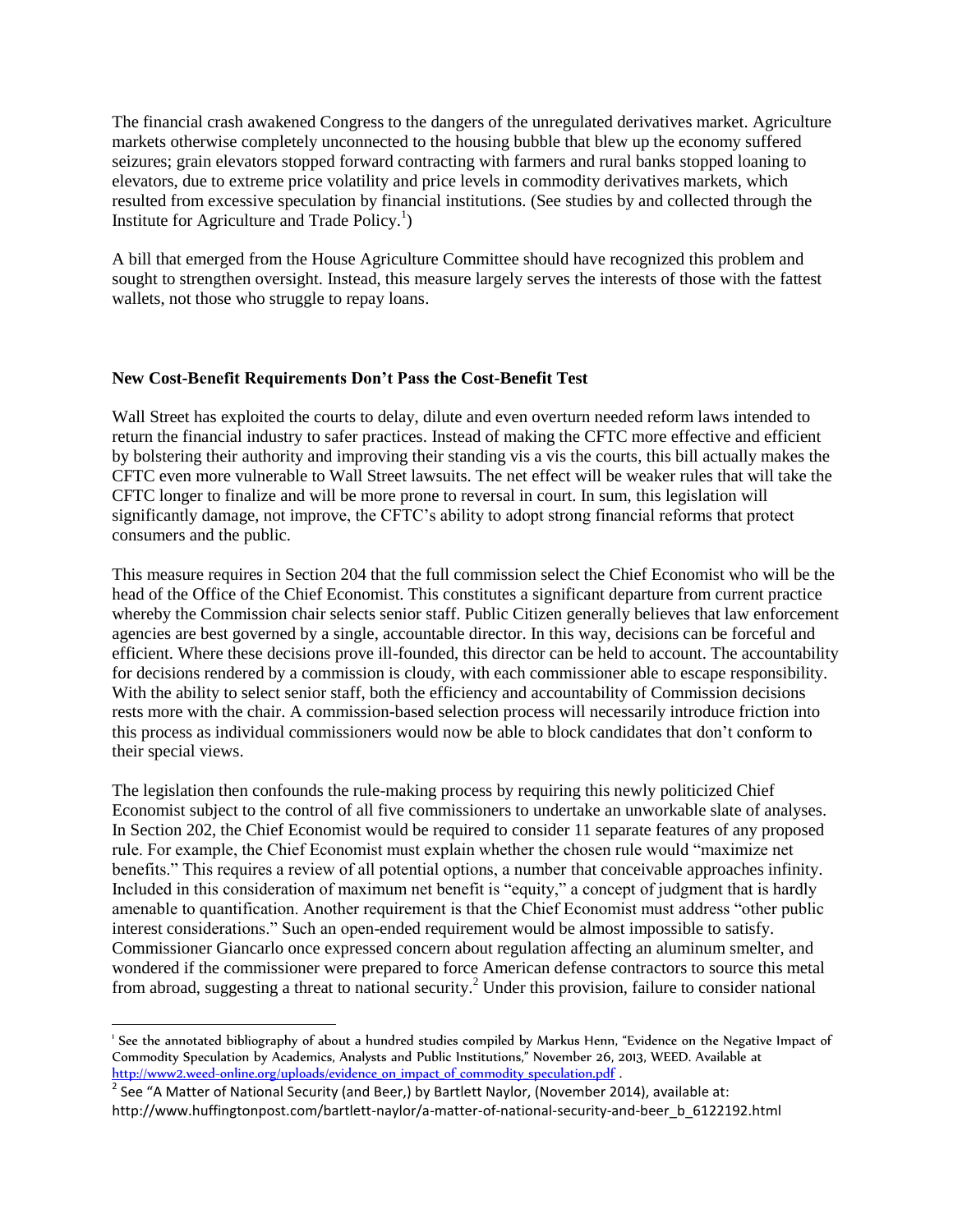defense might be an "other consideration," where the failure to address could expose the commission to litigation. Since the CFTC also oversees commodities involving food, is the Chief Economist supposed to consider America's eating habits?

Failure to address these considerations would be subject to litigation by industry members unhappy with the rule, as provided in Section 210. This provision empowers a court to negate a rule if the industry can show it was "without observance of procedure required by law."

Further, there is a bias in these 11 "considerations" to consider only the cost as opposed to the benefits of safeguards. The CFTC exists to protect the economy from abuses, including a revival of the cataclysm from unregulated swaps activity that devastated the economy beginning in 2008.

Finally, this measure patently ignores the fact that the CFTC takes their cost-benefit requirements very seriously. In September 2010, the CFTC's General Counsel and Acting Chief Economist directed staff to produce cost-benefit analyses in proposed rulemakings and conceptual cost-benefit analyses in adopting releases. This is above and beyond existing CFTC requirements. In a follow-up memo, rule-making teams were directed to "incorporate the principles of Executive Order 13563" when writing rules. This order applied cost-benefit analysis requirements for departments overseen by the President. In May 2012, the CFTC, in an unprecedented move, entered into a memorandum of understanding with the Office of Information and Regulatory Affairs (OIRA) where OIRA provides "technical assistance" to CFTC staff during implementation of the Dodd-Frank Act, "particularly with respect" to cost-benefit analysis.<sup>3</sup>

Thus, the litany of additional cost-benefit analyses imposed by this bill in no way improves the existing and extensive cost-benefit analysis practices at the CFTC. Rather the direct effect will be to convert the cost-benefit analyses the CFTC already conducts as a matter of best practice into numerous new legal grounds for Wall Street to challenge CFTC rules in court. Thus, the beneficiaries of these changes will be big Wall Street banks and their high-priced lawyers while the public pays the price of a far slower CFTC that must jump through even more hoops before putting common-sense Wall Street reforms in place.

## **Evading US Supervision**

l

Some of the most dangerous financial practices by US firms leading to the financial crisis of 2008 were conducted through overseas affiliates of US parent companies. AIG sold a form of bond insurance called credit default swaps from its London office, out of view of American supervisors. When AIG could not pay massive claims from bond defaults, taxpayers bailed out AIG's clients with \$160 billion. More recently, JP Morgan's "Whale" transactions used US deposits for speculative derivatives trading in London, leading to a loss of more than \$6 billion.

Section 314 provides that derivatives legally booked in any of the world's 8 largest derivatives markets would be exempt from US supervision. Only if the CFTC proves that the results of the rules and supervision in these foreign jurisdictions are inadequate could the US agency assert US oversight. This section actually permits the personnel arranging the derivatives to be located in the US.

Permitting foreign supervision is misguided because foreign supervisors won't have the same motivation as US supervisors to enforce prudential rules since a failure would fall on US taxpayers. In fact, foreign governments would be incentivized to relax oversight so as to attract more traders and the associated

 $3$  Memorandum of Understanding, OIRA, CFTC, (May 2012), available at:

http://www.whitehouse.gov/sites/default/files/omb/inforeg/regpol/oira\_cftc\_mou\_2012.pdf